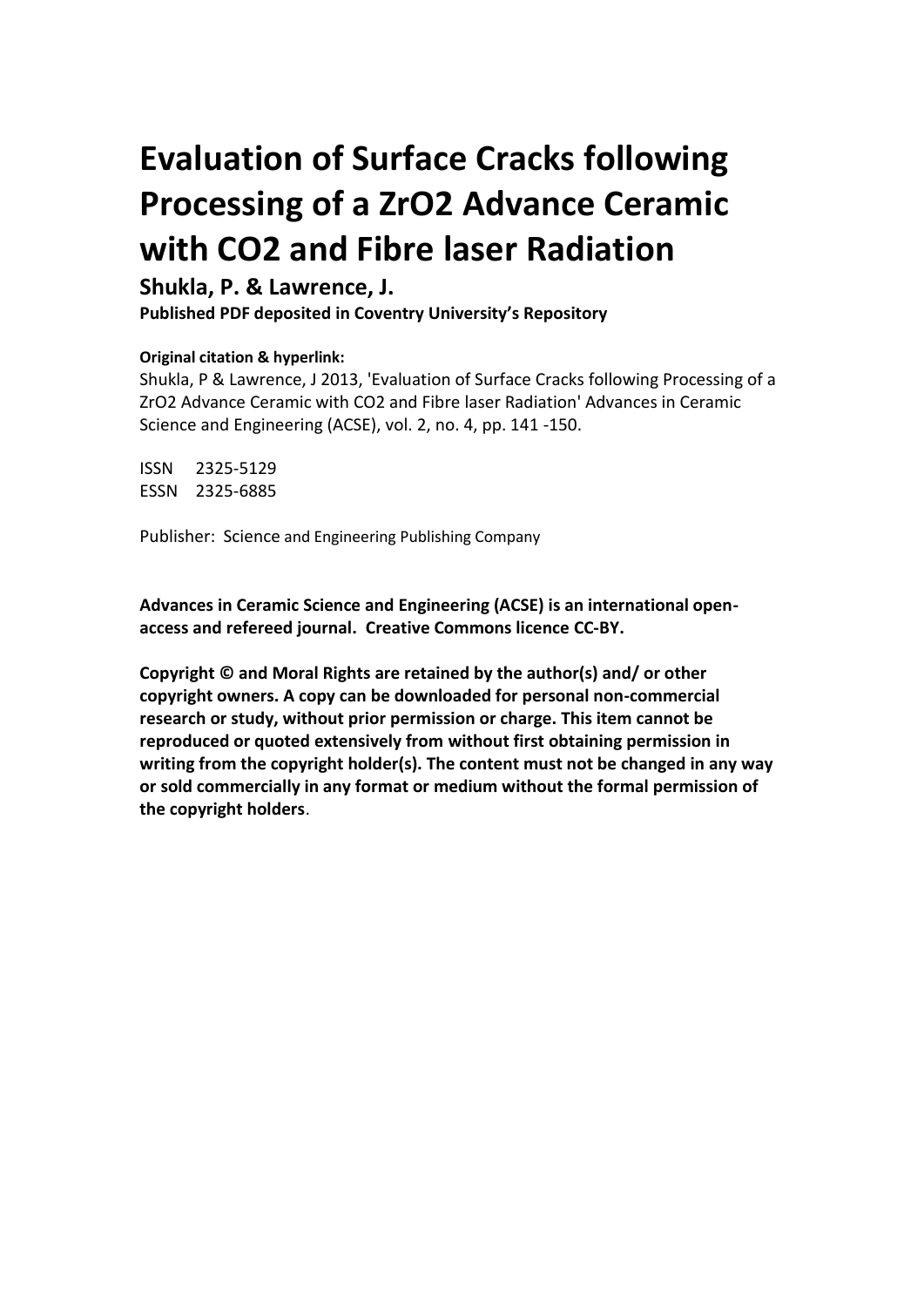# **Evaluation of Surface Cracks Following Processing of a ZrO2 Advance Ceramic with CO2 and Fibre Laser Radiation**

Pratik Shukla\*<sup>1</sup>, Jonathan Lawrence<sup>2</sup>

*\*1*, *<sup>2</sup>*Lincoln School of Engineering, University of Lincoln Brayford Pool, Lincoln, LN6 7TS, United Kingdom \*1pratik.shukla@talk21.com

#### *Abstract*

This research examines the thermal shock know as cracking on a ZrO2 advance ceramic (ZAC) during fibre and CO2 laser surface engineering (LSE). A parameter window was designed and the effects of both the fibre and the CO2 lasers were compared upon the specific  $ZrO<sub>2</sub>$  ceramic type used herein. Unlike previous studies, no pre-or-post heating techniques for the surface engineering process were adopted since such methods are a non-value adding feature to the laser surface treatment process. A threshold with minimal or no surface cracks was found for the ZAC during both the CO2 and fibre laser surface engineering. The best laser processing parameter window for the type of ZAC used herein was presented for both the CO<sub>2</sub> and the fibre LSE. In addition, laser processing temperatures were measured to compare the heat distribution of both the CO2 and the fibre laser to further justify the influence of the thermal shock induced thereof on the ZAC. The result from this study can be adopted to further improve laser based processes such as laser surface treatment and laser assisted sealing of hard to process materials such as advance ceramics.

#### *Keywords*

*ZrO2; Lasers; Surface Engineering; Cracking; Thermal Shock*

#### Introduction

Ceramics have a low thermal conductivity and high resistance to withstand heat or thermal energy but there is still a limit or a threshold which it can resist before failure which occurs either by shattering *via* brittle fractures or sharp cracks. In general, failure of ceramics under thermal loading occur due to the introduction of the thermal shock know as cracking, particularly during exposure to intense energy beam such as a laser. This has been further justified in this paper but the most important aspect is to apply just enough energy into the ceramic so that it does not crack. For this to be successful, it is required that correct laser parameters are employed. Although, the literature review has provided some guidelines towards a range of parameters which are applicable for laser processing of various ceramics, but it is still unclear with respect to the threshold of the ceramics used in this research. This is because all ceramics are different due to their processing route, as the material composition (additives) and methods used to process the ceramics (used in this work) are somewhat different in comparison to that of the previous investigations. Therefore, a systematic method was used and presented in this paper which demonstrated the approach of changing one factor (parameter) at a time to obtain the optimum parameter window for the  $ZrO<sub>2</sub>$  advance ceramic (ZAC). A fibre and  $CO<sub>2</sub>$  laser were employed to conduct the experiments. Laser power, traverse speed, spot size and the appropriate power density were investigated since both ceramics have a different threshold for laser processing. In addition, processing parameters were established for both lasers to surface treat the ZAC used for this investigation and their effects were further compared. No post-and/or-pre-heating techniques were used unlike conventional laser/ceramic processing methods which was due to its costly affair and increments in the processing time in general. Also, attempts were made to generate the most desirable surface that contains minimal cracking, flaws, porosity and defects so further analysis can be conducted to elucidate the physical effects of laser-beam ceramic interaction. A fibre laser was used as there was minimal work done with engineering ceramics. On the other hand, the CO<sub>2</sub> laser was used to compare the effects as it has a higher wavelength than that of the fibre laser which will provide some guidelines on the suitability of wavelengths for these particular materials.

Laser surface engineering (LSE) conducted using a pulsed or continuous wave (CW) laser can bring about remarkable changes to the materials property. For the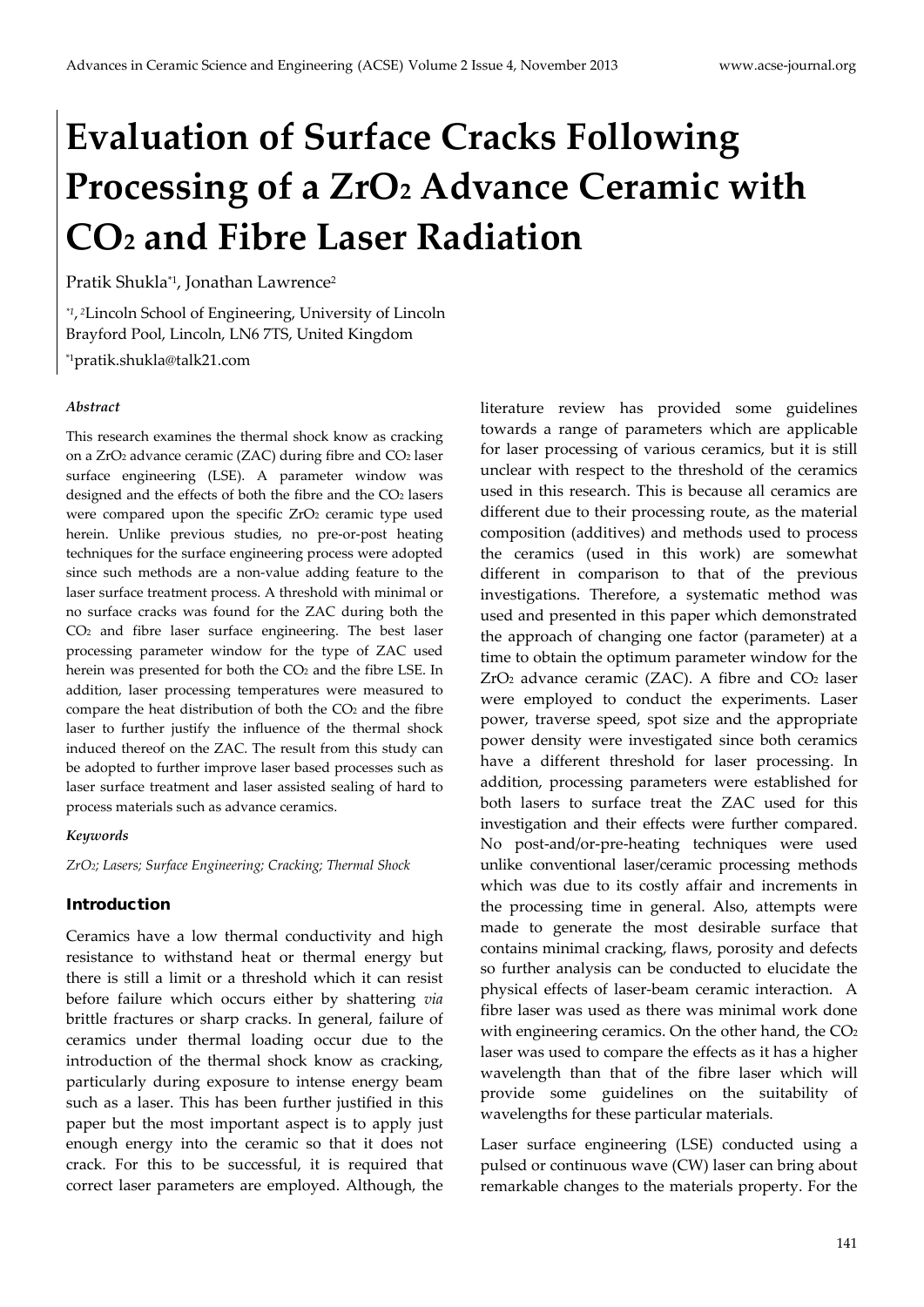pulsed treatment, the laser beam can be focused to a small spot which may traverse over the material surface and create a tailored thermal shock wave as reported by Hackle, Wright and Hill. The CW beam traveled over the surface from start to finish without a stop respectively. This work focused on the use of a CW beam of both the CO2 and the fibre laser to surface engineer a ZAC. The ZAC was chosen for the study due to its variety of application such as in the biomedical sector for implants and dental parts, solid oxide fuel cell production within the power generation and in the electronic sectors. Through laser surface treatment there may-be possibilities of improving the mechanical, physical, microstructural and optical properties of the ceramic. However, the priority was to address a parameter window for the laser surface treatment process for this particular grade of ZAC. On account of this, the study herein attempts to address range of possibilities to establish various laser parameters during the surface treatment of the ZAC without using any pre-or-post heating techniques which is a feature in previous investigations by Murray as well as Triantafyllidis. Based on the study herein, future investigations could be focused on improving various possible applications for the ZAC based engineering and biomedical type ceramics.

### Previous Research

Lawrence and Li conducted studies on the differences between laser beam interactions characteristics of SiO<sub>2</sub>/Al<sub>2</sub>O<sub>3</sub> ceramic by employing a CW CO<sub>2</sub>, Nd:YAG, Excimer a high powered diode laser. Absorption, fluence threshold, thermal loading and the laser interaction at the melt-pool were examined also by Lawrence, Solomah, Lee, as well as Hao and Lawrence. Absorption length, thermal loading and melt-pool characteristics were determined by using the values from the experimental work presented by Lawrence and Li. The results showed that an evidence of resolidification was found on the SiO2/Al2O3 ceramics when applying the CO<sub>2</sub>, Nd: YAG, and HPDL's. The ceramic has undergone some melting but insignificant influence of the excimer laser was found on the SiO2/Al2O3. This was because of the lower wavelength (248 nm) of the excimer laser. The excimer laser was said to have no effect on the melting of the  $SiO_2/Al_2O_3$ ceramic. Furthermore, Hao and Lawrence used ceramics for biomedical applications. These involved improvement of surface properties of ceramics by using industrial lasers on the Al<sub>2</sub>O<sub>3</sub> and ZrO<sub>2</sub> ceramics. Other work by Lawrence and Li showed improvement in the surface properties of the same ceramics. A 60 W

high powered diode laser was used to investigate the adhesion characteristics of Al2O3, SiO2-TiO2, clay tiles and other ceramic tiles. The findings showed improvement in the material roughness, and the contact angle which was reduced as the material exhibited better adhesion characteristics. In addition, oxidation was also found and formation of a glass element was observed. This indicated that the composition of the ceramic was changed. Hence, it resulted in the material composed of better adhesion characteristics. Sun *et al.* investigated the effects of CO<sub>2</sub> laser surface processing on the Si3N4 and eliminated imperfections within the ceramic by applying a  $CO<sub>2</sub>$ laser beam. Fracture behaviour was considerably affected by surface treating the  $Si<sub>3</sub>N<sub>4</sub>$  using the  $CO<sub>2</sub>$ laser. Fracture origins from the machining process and bending strength were improved. Sun *et al.* used a CO2 laser to minimise the detrimental effects caused by grinding as the heat from the sliding motion created friction. Laser surface treatment was done after sever grinding of the ceramic in order to remove the mechanically induced cracks. Both high and low power CW CO2 lasers were used to treat the Si3N4. It was found that the condition of grinding has a big influence on the fracture strength of the Si3N4. Longitudinal direction grinding in comparison with transverse directional grinding demonstrated much more resistance to fracture as reported by Sun *et. al*. Results showed machine induced cracks and inherent flaws found from the material (porosity). This should, however, be the case with Si<sub>3</sub>N<sub>4</sub> ceramics due to its characteristic and material structure.

Morita *et al*. worked with Si3N4 ceramics to produce a crack-free surface by using a Nd:YAG pulsed laser. The increase in peak output power caused the crack propagation and generation of a thick re-cast layer. The peak power was said to be kept low as possible and the pulse duration to be as short as possible for a crack-free processing of ceramics. This also allowed reduction in the thermal stress which justified the elimination of crack generation during the process. The strength of the laser treated samples was also compared with that strength of ground polished surface by a diamond wheel. The strength of the laser treated samples was reported by Morita *et al* to be 10% to 20% reduction in comparison with the diamond polished sample due to the residual compressive stress layer removed by the laser process.

Determination of laser parameters is an important aspect to study prior to any laser processing. This is because it allows one to understand the materials behaviour and the capacity of the material to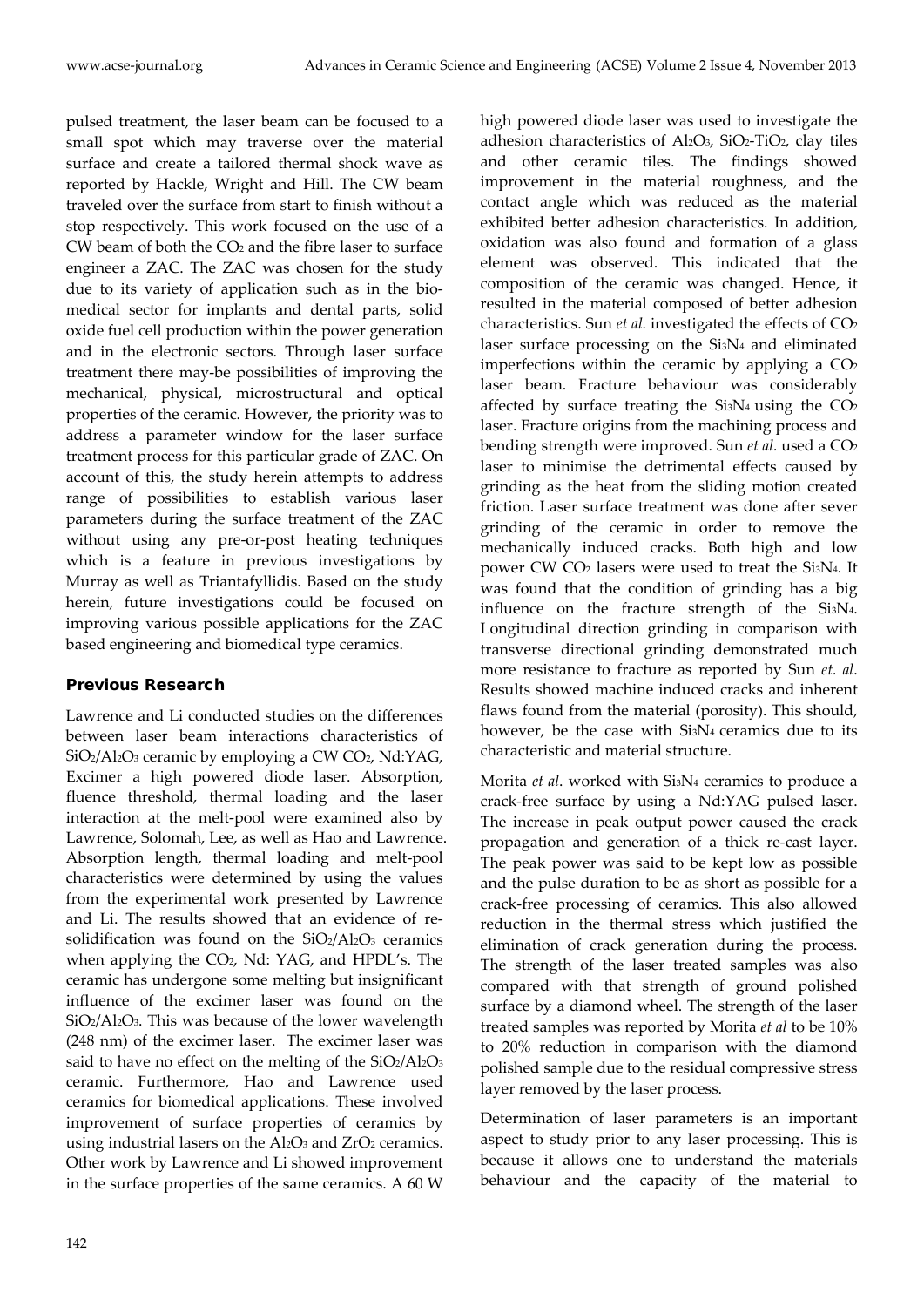withstand the thermal energy of the laser beam. This is specifically important for ceramics as they are prone to cracking when exposed to thermal shock generally introduced during the laser-ceramic interaction. To date, only limited investigations have been performed with respect to achieving a ideal surface treatment of various ceramics being crack-pore- and defect-free. Those are the work of Lingfi, Naeem, Kaur, Voisey, Cappelli, and Solomah. Murray *et al.* as well as Triantafyllidis *et. al.* performed several investigations by using the a CO2 laser to cut ceramics which used a pre-heating method of the ceramic substrate to temperature up to 1500° C in a furnace and then the laser cutting process was performed. Ester *et al.* conducted an investigation on Al2O3 and ZrO2 based oxide ceramics by employing a HPDL. Laser irradiated area of 50mm x 7mm was said to have a crack-free surface. This was performed by controlling the laser power, traverse speed, and the sample temperature by pre-heating the surface of the ceramic. Triantafyllidis *et al.* performed several investigations on laser surface treatment of mainly Al2O3 based refractory ceramics by employing the HPDL. Earlier work of Triantafyllidis *et al.* identified solidification cracking due to the generation of very large temperature gradients that occurred within the ceramics. Triantafyllidis *et al.* further showed that the refractory Al2O3 ceramic can be treated with a combination of laser source (HPDL beam trailed by a CO2 laser or vice versa), to eliminate the crack propagation by temperature control. However, such methods were not always repeatable with ease and efficiency, since it required timely set-up and complex arrangement to take place. Further investigation showed that crack-free surfaces improved the properties of the ceramic surface. Those properties were corrosion resistance, contact characteristics and surface morphology, contact angle, wetting and water permeability. Another investigation by Triantafyllidis *et al.* stood out from the others as it used the HPDL to process refractory Al2O3 ceramic by using none of the post of pre-heating methods which are conventional ideas in processing ceramics with lasers. Triantafyllidis *et al.* reported that a crack-free surface treatment was possible with the parameter window speed being 0.4mm/sec and a power density of 6×102 W/cm2 which led to a crack-free surface treatment for the Al2O3 refractory ceramics. However, these parameters are unique for the refractory Al2O3 only with the particular composition. Other ceramics such as the  $ZrO<sub>2</sub>$  and  $SisN<sub>4</sub>$  are somewhat different due to their chemical composition which also changes the

mechanical and thermal properties and has an effect during laser processing.

#### Material Background and Experimentation

A cold isostatic pressed (CIP) ZrO2 Advance ceramic with 95 wt% ZrO2 and 5 wt% yttria (Tensky International Company, Ltd) was used for experimentation. Each of the samples was obtained in a bulk of  $10 \times 10 \times 50$ mm<sup>3</sup> using the CIPing technique. This was because the dimensions previously mentioned were best suited for the laser processing experiments. The surface roughness was 1.57μm for the ZrO<sub>2</sub> as-received from the manufacturer. The experiments were conducted in ambient condition at a known atmospheric temperature (20 ° C).

A fibre laser (SPI-200c-002; SPI, Ltd.) emitting a CW mode beam at a wavelength of 1.075µm and 200 W maximum power was used herein. The fibre laser had a Gaussian beam configuration of TEM<sub>00</sub> with a beam quality factor of  $M^2$  = 1.2. Experiments were conducted by varying one parameter at a time and by keeping the other parameters constant. Therefore, the laser power was varied from 25 to 200 W (max laser power) and simultaneously, the traverse speed was varied from 25 to 500 mm/min by keeping the focal position constant for the ZAC. From this, identification of the range of laser power density required to reach the material threshold was achieved and represented by graphical means. The processing gas used for this set of experiment was compressed air which was supplied at a flow rate of 25 litre/min. Programming of the laser was conducted by using an SPI software which integrated with the laser system. A 50mm line was programmed by using numerical control (NC) programming as a potential beam path which was transferred by a .dxf file.

A 1.5 kW, Everlase S47, Coherent,  $CO<sub>2</sub>$  laser was employed to conduct experiments on the ZAC. The CO2 laser comprised a Gaussian beam configuration of TEM<sub>01</sub> with a beam quality factor of  $M^2 = 1.3$ . One parameter was changed at any one time in order to determine the ultimate parameter window. The trials ranged from 50 to 200 W of laser power with a CW beam applied with a 10.6µm wavelength, while the beam spot size was kept constant at 3mm with a gas flow rate of 25 litre/min by using compressed air assist gas. The traverse speed ranged from 25 to 700 mm/min to determine the ultimate speed required to process the ZAC. Programming of the laser was conducted by using an independent software which integrated with the laser machine. A 50 mm line was programmed by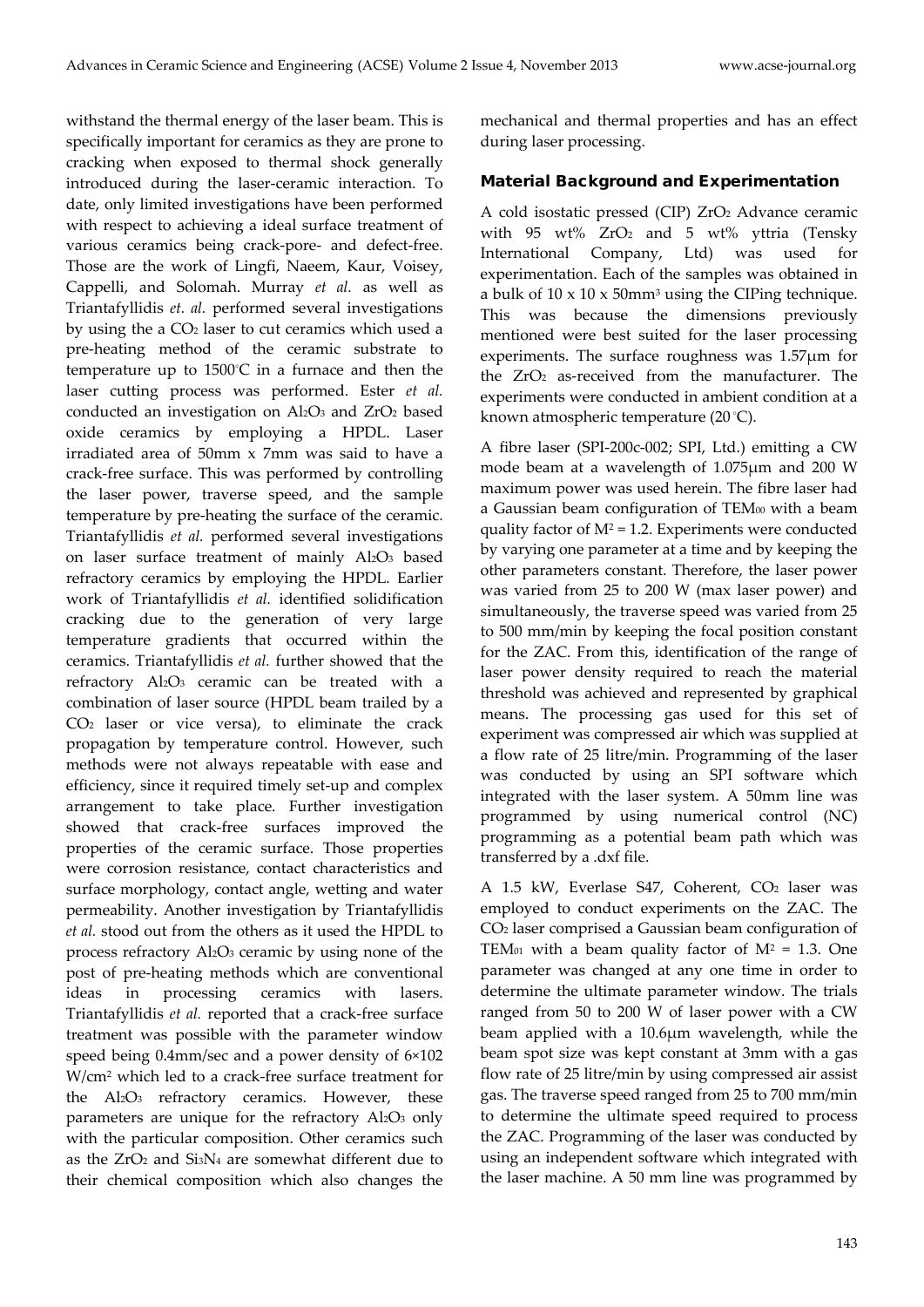using NC programming as a potential beam path transferred by a .dxf file. Stand-off distance between the nozzle and the work-piece was kept to 16 mm in order to obtain a focal spot size of 3 mm. Parameters used for the CO<sub>2</sub> laser surface treatment were not directly comparable to those of the fibre laser surface treatment. This was due to the difference in the wavelength and the nozzle shape and diameter as well as the high power laser not being able to execute stably when operating at lower laser powers.

A portable infra-red thermometer (Cyclops 100 B; Land instruments international Ltd, U.K) was used to measure surface temperature during both the CO2 and the fibre LSE. The device was bolted on a tripod and positioned 1m away from the laser processing area to achieve the most accurate reading. The device comprised of a helium-neon (He-Ne) laser which assisted in aligning the work-piece. The laser beam was then switched on during the surface treatment and was switched off shortly just before the laser beam was switched off. This procedure was adopted for every measurement that was taken for the experiment. This allowed an average temperature reading to maintain closer to the real temperature of the processing area. The temperature measurement was conducted on five different areas of the surface of the ZAC. Each area was measured in one pass of the laser beam. An average reading of the temperature was taken from five passes on five different samples.



FIGURE 1 RELATIONSHIP BETWEEN LASER POWER & TRAVERSE SPEED SHOWING THE EFFECTS OF THE CO2 LSE OF ZEC WITH RESPECT TO CRACKING.

#### Results and Discussion

#### *CO2 Laser Surface Engineering*

Figure 1 illustrates the effects of the CO<sub>2</sub> laser on the ZAC as the laser power was changed along with the traverse speed. It can be seen that at 100 mm/min of constant power produced sufficient amount of cracking followed by shattering of the ZrO2. This is when the laser power was applied from 25W to 200W. It was not clear from Figure 1 as to what parameters can be used until experiments were conducted with varying the traverse speed. Hence, the laser power was selected at 62.5W. This was in-between the area where there was no effect on the  $ZrO<sub>2</sub>$  (at 50 W), and where evidence of small cracking began to appear at 75W. Therefore, 62.5 W was selected with the traverse speed ranging from 25 to 700 mm/min (see Figure 2). The coded key is used to show the effects in the Figures 1 to Figure 5. Shattering was found until the traverse speed of 100 mm/min was applied at constant laser power of 62.5W and 1736 W/mm2 power density by using a 3mm diameter CO<sub>2</sub> laser beam.



FIGURE 2 RELATIONSHIP BETWEEN LASER POWER & POWER DENSITY SHOWING THE EFFECTS OF THE CO2 LSE WITH RESPECT TO CRACKING.

Figure 2 shows the relationship between the laser power and the power density during the CO2 LSE of the ZAC. Up to 50W and 1379 W/mm2 of power density at the speed of 600 mm/min, the ZAC showed very little affect but began to show some changes on the surface beyond 50 W and 1379 W/mm2. Minimal cracking was found at 62.5 W with the power density of 1736 W/mm2 which increased as the laser power and the power density were raised and resulted to high cracking and further shattering. This was different to the effects which the fibre laser had upon the ZAC as higher power density, laser power and low traverse speed were used to obtain the same result.

From 200 to 400 mm/min, high cracking was observed. This was reduced to small cracks as the traverse speed increased to 500 mm/min. At 600 mm/min, smallest cracks were to be seen. Beyond 600 W, there were no effects to be observed with traverse speed of up to 700 mm/min. The results at 600 mm/min with an applied laser power of 62.5 W and a gas flow rate of 25 l/min

800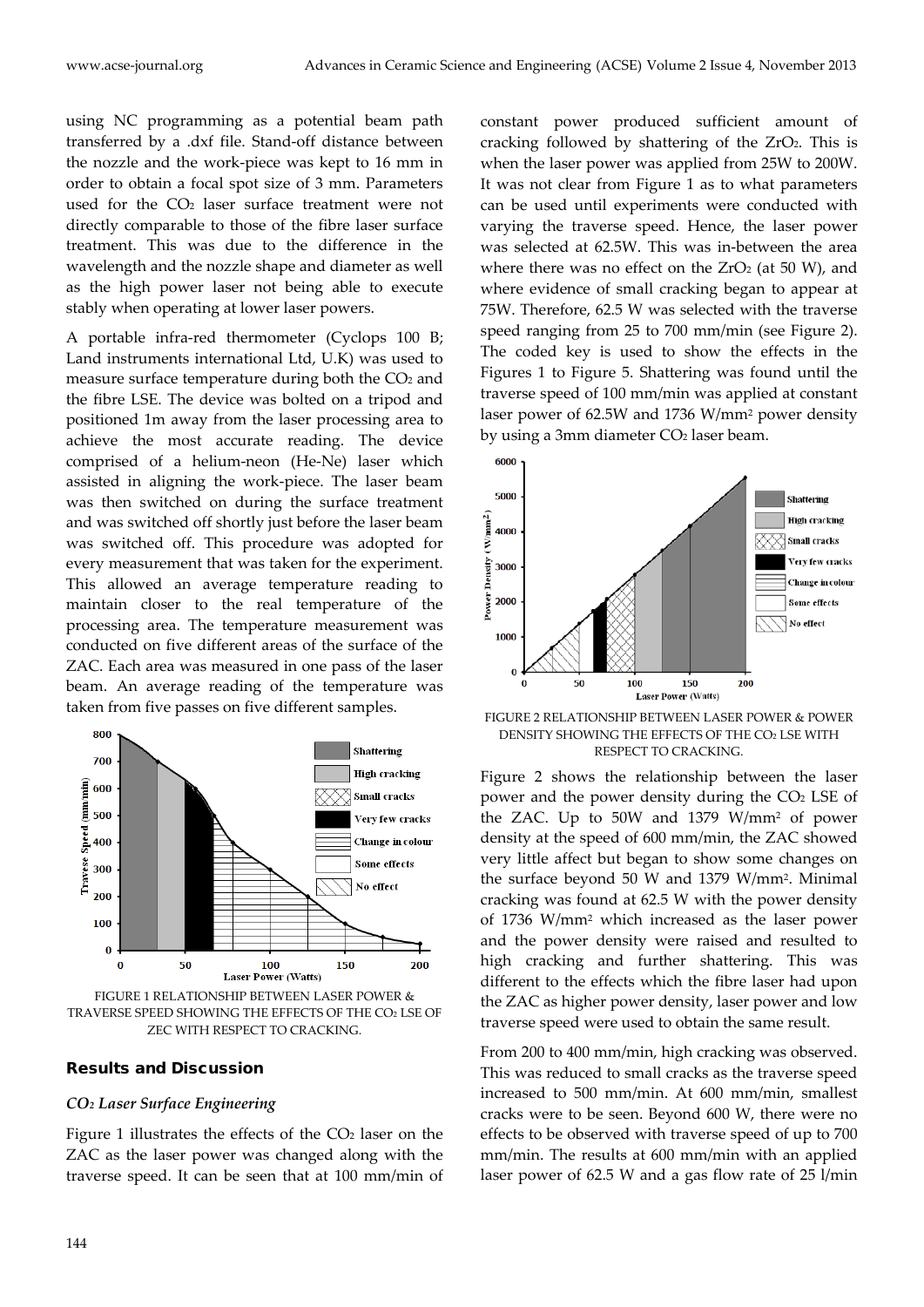showed that the ZrO<sub>2</sub> had shattered or produced high cracking by using a spot size below 3mm. Between 3 to 3.5 mm, the CO2 laser surface treated ZrO2 composed of the lowest surface cracks. Beyond 3.5mm, colour change within the ZAC was to be seen. No significant effect was found with the spot diameter of up to 4.5 mm (see Figure 3). The colour change generally indicated the induction of the thermal energy in to the ZAC. With other ceramics such as a Si3N4, the colour change occurred when the material was oxidized but such is not the case with the  $ZrO<sub>2</sub>$  ceramic as it has been an oxide ceramic already, but the ZrO2 generally turned yellow and then black with increase in the heat input which indicated that the ceramic has decomposed and such event could is to be avoided by processing only sufficient thermal energy.



FIGURE 4 RELATIONSHIP BETWEEN TRAVERSE SPEED & POWER DENSITY OF THE CO2 LASER ENGINEERED ZAC WITH RESPECT TO CRACKING.

The effects of the traverse speed as presented in Figure 3 showed shattering of the ZAC at low speed of up to 100 mm/min. High surface cracking was found beyond this and up to 350 mm/min. Thereafter, small cracks were evident until 600 mm/min. Beyond 600 mm/min very few surface cracks were found. The ZAC showed some evidence of laser-material interaction beyond the traverse speed of 650 mm/min. The comparison between the effects of laser power density and traverse speed showed that the traverse speed was more

contributory in inducing the thermal energy into the ceramic because the ZrO<sub>2</sub> shattered at low power density but the speed was considerably low. With increasing power density and speed some reduction in the cracks was shown. However, considerable amount of cracking was prominent until 500 mm/min and was reduced to very small cracks until 650 mm/min (see Figure 4).

Figure 5 showed that the small spot size with increasing power density resulted in generating high cracking on the ZAC. The high cracks were found until 2 mm of spot diameter and then produced very few cracks at 3 mm. Beyond 3.5 mm spot size there was some change in colour on the ZAC. This continued to occur as the power density was raised despite the increasing spot size and large power distribution on the ZAC.



FIGURE 5 RELATIONSHIP BETWEEN POWER DENSITY & SPOT SIZE SHOWING OF THE CO2 LASER ENGINEERED ZAC WITH RESPECT TO CRACKING.

#### *Fibre Laser Surface Engineering*

Preliminary experiments showed that it was fairly easy for heat to be transferred to the ZAC from the incident fibre laser radiation which intrinsically would produce higher thermal shock as well as surface cracking. The approach to find the threshold of the ZAC was the same as that previously used for the CO<sup>2</sup> LSE process. The power was varied from 25 to 200 W and the traverse speed was initially kept constant to 100 mm/min by using a constant spot size of 3 mm (see Figure 6). The fibre laser has began to affect the surface of the ZAC from changing its colour at 75 W to producing a very few to high cracks at various power intervals and eventually being cracked at 200 W of laser power.

It was established that the ideal laser power was 137.5 W in order to generate the lowest surface cracks so the traverse speed was investigated with its effects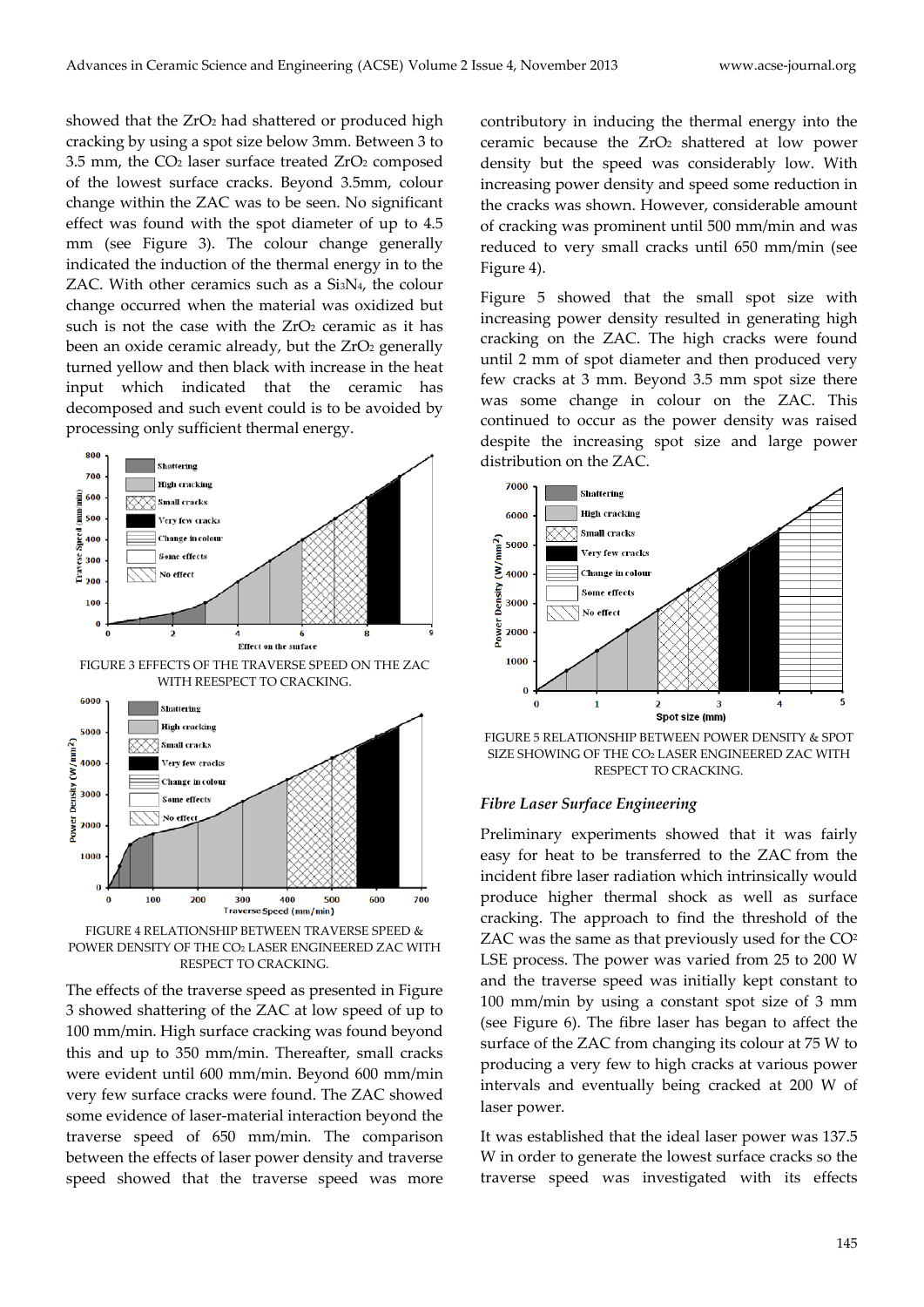presented in Figure 6. This is where the laser power, focal spot size, power density and the gas flow rate were kept constant and the traverse speed was varied from 25 to 500 W. Thus it was confirmed that within 100 to 150 mm/min, the lowest cracks were produced and beyond the speed of 150 mm/min colour changes were up to 350 mm/min and had no further visual effects on the surface of the ZAC. Lower speeds of 50 to 70 mm/min generated high cracking and further shattered the ceramic when the traverse speed was reduced to 25 mm/min. This was obvious as the laser beam spent more time on the ZAC surface which increased the thermal energy input and generated the surface cracks. Figure 7 shows the effects of varying spot size on the ZAC as the spot size was varied from small beam to large. It was found that the ZAC has shattered below 2 mm spot diameter. Above 2mm of spot diameter, the laser beam produced high level of cracking and then generated the lowest cracks at a beam diameter of 3 to 3.5 mm. Fibre laser beam diameter larger than 3.5mm showed some influence on the ceramic. However, beyond 4.5mm has showed no visual effects. The coded key show the effects in Figure 6 to Figure 11.





FIGURE 7 RELATIONSHIP BETWEEN POWER DENSITY & SPOT SIZE FOR THE FIBRE LASER ENGINEERED ZAC WITH RESPECT TO CRACKING

Figure 7 presents the effect of the spot size *versus* the power density and shows that the laser beam diameter at 3mm produced a power density of 3719 W/mm2 at a constant traverse speed of 100 mm/min and laser power of 137.5 W. This generated the lowest cracking on the fibre laser irradiated layer. Increase in the spot size has resulted in no effect and decrease in the spot diameter has resulted in significant cracking and shattering of the engineering ceramic. As one can see that the smallest cracks only appeared at sufficient power density of 3719 W/mm2 and a laser power of 137.5 W. Until then, the effects were minimal on the surface of the ZAC.



FIGURE 8 RELATIONSHIP BETWEEN POWER DENSITY & TRAVERSE SPEED OF THE FIBRE LASER ENGINEERED ZAC WITH RESPECT TO CRACKING.



FIGURE 9 RELATIONSHIP BETWEEN LASER POWER & TRAVERSE SPEED OF THE FIBRE LASER ENGINEERED ZAC WITH RESPECT TO CRACKING.



FIGURE 10 RELATIONSHIP BETWEEN LASER POWER & POWER DENSITY OF THE FIBRE LASER ENGINEERED ZAC WITH RESPECT TO CRACKING.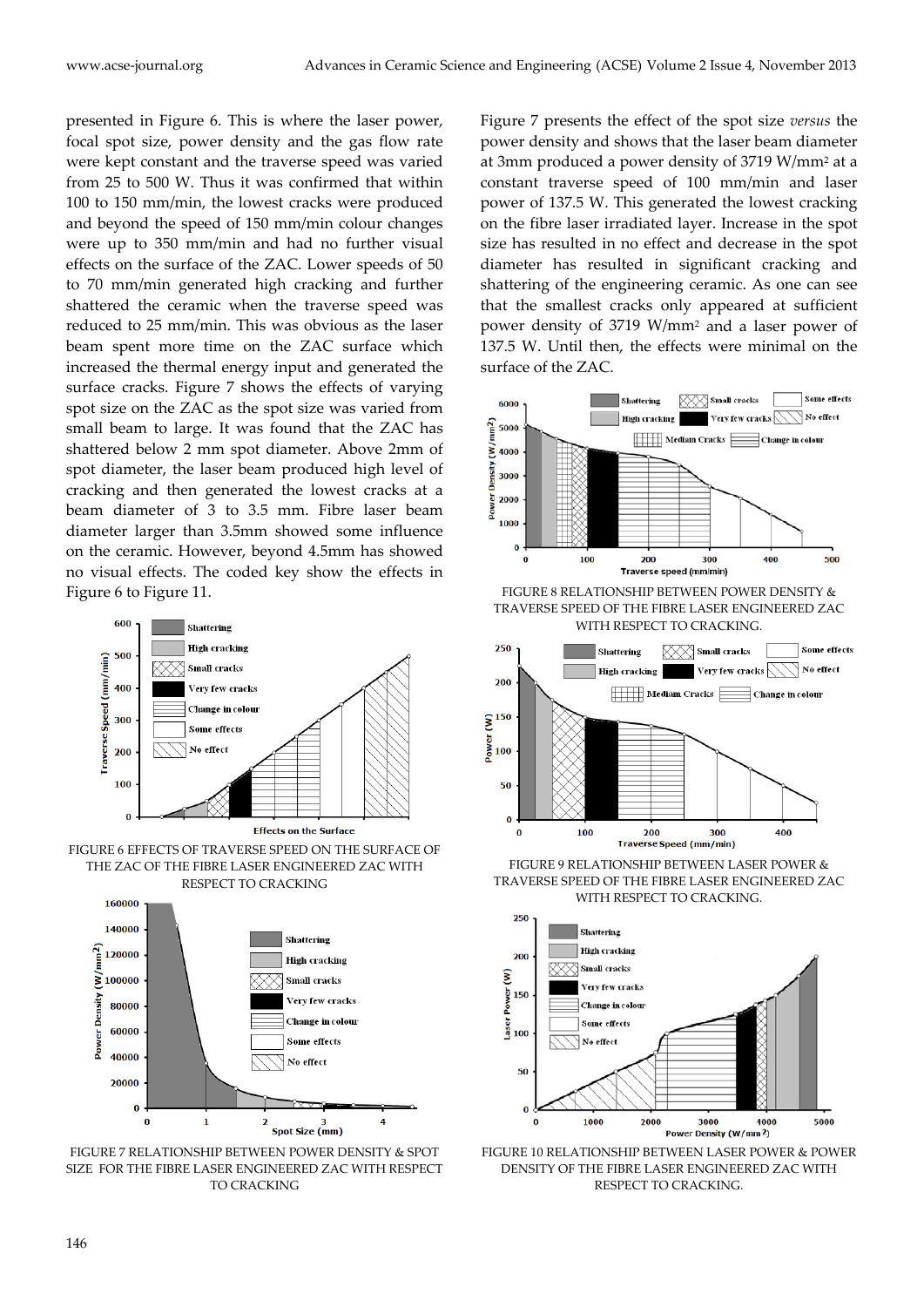Figure 8 represents the appearance of the surface cracks with increasing laser power densities and traverse speed. As it can be observed from the graph that with high power density and low traverse speed, the ZAC has shattered. But as the power density decreased and the traverse speed increased, the cracking of the ceramic began to reduce until there was no significant effect on the material beyond 450 mm/min. The effects were also similar with the graph illustrating the relationship between the laser power and traverse speed (see Figure 9). Increase in the laser power at low traverse speed has produced shattering and high cracking within the ZAC. Further reduction in the crack propagation occurred with high traverse speed and lower laser power. This reduced the effect of the thermal shock on the surface of the ZAC.

Table 1 shows the ideal parameters found from conducting the laser surface treatments by using the CO2 and the fibre lasers on the ZAC. This utilized a smaller beam diameter and a lower laser power. By comparing the results herein with those of the previous workers, it can be said that the difference is mainly in the terminology of crack definition as the crack-free surface described in their research is more realistically described in this research as surface comprising minimal or very few cracks.

|                                    | Lasers                |                    |
|------------------------------------|-----------------------|--------------------|
|                                    | CO <sub>2</sub> Laser | <b>Fibre Laser</b> |
| Traverse Speed (mm/min)            | 600                   | 100                |
| Laser Power (W)                    | 62.5                  | 137.5              |
| Power Density (W/mm <sup>2</sup> ) | 1736                  | 3719               |
| Spot size (mm)                     | κ                     |                    |
| Gas flow rate (L/min)              | 25                    | 25                 |

TABLE 1 IDEAL PARAMETER WINDOW FOUND FOR BOTH THE CO2 AND FIBRE LASER SURFACE ENGINEERING OF ZAC.

#### *Influence of Temperature on Cracking of the ZAC*

Table 7 illustrates the temperatures found by the CO2 and fibre laser surface treatment of the ZAC at the interaction zone. It can be seen that there is a considerable difference in the temperatures obtained by the two lasers. The  $CO<sub>2</sub>$  laser irradiated surface temperature was 1752° C and in comparison to the fibre laser was up to 42% lower since the average temperature after 5 passes was found to be 2472 ° C for the fibre laser radiated surface ZrO<sub>2</sub>.

It was clear that the temperature of the fibre laser surface treatment in comparison to that of the CO<sub>2</sub> laser was higher due to the influence of many factors resulting from the laser-ZAC interaction. Such factors are namely:

- The difference in the brightness (radiance) of the two lasers since the fibre laser exhibits a higher brightness value which consequently results in a bigger interaction zone as well as the increase in activity at the laser-ZrO<sub>2</sub> interaction zone as observed by Shukla. This in turn resulted in the fibre laser temperature being conciderably higher.

- The near infra-red wavelength of the fibre laser in comparison was more transparent to the oxide ceramic, so the energy of the fibre laser would be absorbed deeper. This caused low cracking at equivalent laser parameters compared to the CO<sub>2</sub> laser.

- On the other hand, the absorption of the CO2 laser wavelength with the ZAC was somewhat lower in comparison to that of the fibre laser radiation. However, a previous study by Shukla and Lawrence showed that the CO<sub>2</sub> laser surface interaction with the ZAC was remarkably noticed from a topographical analysis, but the influence of the CO<sub>2</sub> laser was limited to the local surface and the sub-surface only. Another investigation by the same authors found that at the same time, the fibre laser in comparison to the  $CO<sub>2</sub>$ laser was absorbed to a sufficient level of depth. This also resulted to recording high processing temperatures.

One of the reasons why the ZAC has the tendency to fail was because it has undergone a thermal shock resulting from the ZrO2 being hard and brittle making it become prone to cracking. In addition, low thermal conductivity, high thermal expansion, and low toughness of the ceramics lead to the cracks during exposure to high temperature. It was also the exposure to temperature change which in turn led to the cracking effect.

A thermal shock is produced when high temperature is introduced to the ceramic whilst the ceramic is in a state of ambience. It is also similar during laser surface treatment as the high power density from laser beam acting on a small diameter on the ZAC (20 to 25° C in ambiance). From the laser- $ZrO<sub>2</sub>$  interaction temperature measured (see Table 7), it is know that the processing temperatures for both the laser processes are considerably high. Therefore, the increase in temperature within seconds from a state of ambiance of the ZAC to around 1700 ° C for the CO2 laser and 2400 ° C for the fibre laser produced detrimental failure of the ZAC. Within a second the rapid increase in temperature causes a degree of instability within the ZAC. In addition, it is then rapidly cooled after the laser beam has passed to another surface area. But consistently, the instantaneous heating, rapid cooling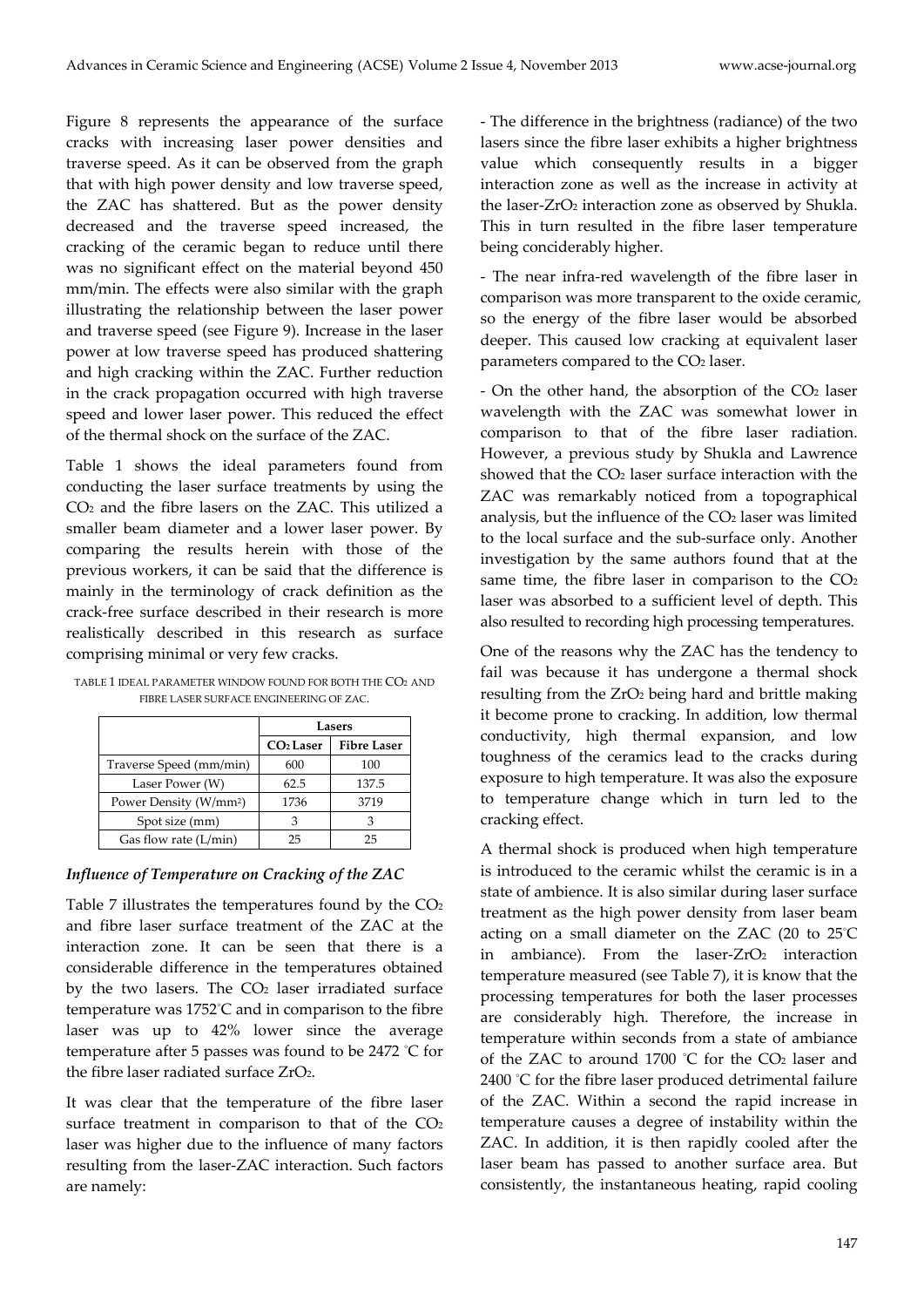would lead the ZAC expanding. The untreated area is considerably cooler whilst the heated region expands due to the inhibited heat so the untreated cooler part produced contraction within the ceramic, whereas the high thermal energy needs to escape as suggested by Shukla and Lawrence in two separate studies. This inherently, causes expansion in form of a tension. The tension acts as a force towards contraction which is in form of a compressions within the bulk from the cooler areas. In case that the tension is sufficient enough and induced to certain depth, then it will overcome the compression which, in turn, causes the ZAC to fail by cracking and often shattering to pieces.

Cracking can be avoided by reducing the resulting temperature difference by changing the temperature of the ceramic more slowly by means of pre-heating and post-heating the ceramic prior to and after the laser processing if needed be as adopted in the previous studies by Murray et.al and Triantafyllidis *et al*.. This avoids the rapid change in temperature and the clash of hot and cold areas within the bulk and the surface of the ceramic. Pre-heating or post heating can be performed as an additional process and could compliment the laser surface treatment process.

Alternatively, the dual laser beam technique can also be adopted to pre-or-post heating the ceramics. However, looking at a broader picture, both the dual laser beam processing technique and the pre-and postheating techniques are additional processes and are non-value adding that would increase the process time, cost of tooling and labour. Also, more energy is required for pre-and post-heating technique to take place. Moreover, if two lasers are used as a leading and a trailing heat source then the cost would almost double. Therefore, it is rather economic and less time consuming to use single beam laser source for such applications.

#### **Conclusions**

A parameter window of the ZAC was determined during CO2 and the fibre laser surface engineering without the use of any pre-or-post heating techniques. The best surface with very few cracks on the ZAC was produced by applying 137.5W at a traverse speed of 100 mm/min when the fibre laser surface treatment is employed. A traverse speed of 600 mm/min at 62.5 W has produced the best results using the  $CO<sub>2</sub>$  laser respectively. Both LSE processes utilized a spot diameter of 3 mm and a gas flow rate of 25 l/min. The fibre laser surface of the ZAC was somewhat different to that of the CO2 laser in terms of the wavelength and the beam delivery system because the fibre laser was delivered from a fibre cable and the  $CO<sub>2</sub>$  laser delivered by mirrors and galvano-meters. And therefore, both the lasers produced different results on the surface of the two ceramics. It was found that the low power and high traverse speed was required for the CO2 laser when surface engineering the ZAC in comparison to the fibre laser as when the effects of the two lasers were compared. This was because the ZAC shattered when identical parameters to those that of the fibre laser were applied. The shattering resulted from a thermal shock and as the mid infra-red wavelength of the CO<sub>2</sub> laser was only absorbed into the top surface layer of the ceramic, whereas the near infra-red laser beam of the fibre laser penetrated more deepely. The result herein can be used as a guide to further improve surface engineering technique of zirconia advance ceramics using different wavelengths from the electromagnetic spectrum.

#### **REFERENCES**

- Cappelli, E., Orlando, S., Mattel, G., Montozzi, M., Pinzari, F., and Seith, D. Surface Modification of Carbide Ceramics Induced by Pulsed Laser Treatment, *Applied Physics A* 1999 69S, S515-S519.
- Ester, F.J., Merino, R. I., Pastor, J. Y., Martin, A., and Llorca, J. Surface Modification of Al2O<sub>3</sub>-ZrO<sub>2</sub>(Y<sub>2</sub>O<sub>3</sub>) eutectic oxides by laser melting: Processing and wear resistance. *Journal of the American Ceramic Society* 2007 91(11), 2552-3559.
- Hackle, L. Shaping the future-laser peening technology has come of age*. Metal Improvement Company. TSP.* 2005 19(3), n.pp.
- Hao, L., and Lawrence, J. Effects of Nd:YAG laser treatment on the wettability characteristics of a zirconia-based bioceramic. *Optics and Lasers in Engineering* 2006 44, 703- 714.
- Hao, L., and Lawrence, J. Numerical modelling of the laser surface processing of magnesia partially stabilized zirconia by the means of three-dimensional transient finite element analysis. *Proceedings of the Royal Society A* 2006 462 (2065), 43-57.
- Hill, M. R., De Wald, A. T., and Demma A. G. *Laser Peening Technology.* City: ASM International publications 2003 161(7) or www.asminternational.org/AMP.
- Hoe, L., Lawrence, J., and Chian, K. S. Osteoblast cell adhesion on a laser modified zirconia based bio-ceramic.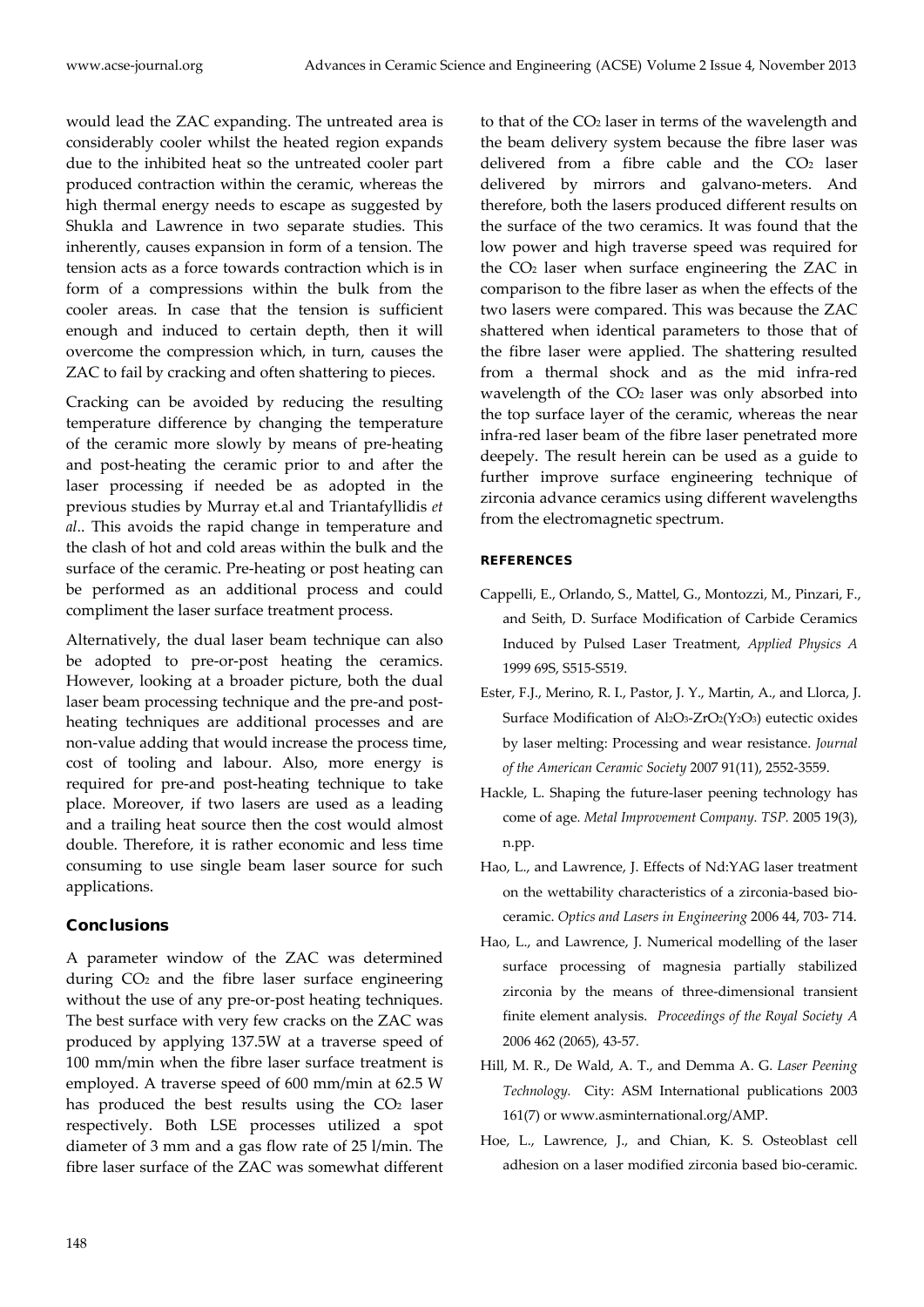*Journal of Material Science: Materials in Medicine* 2005 16, 719– 726.

- Kaur, A.S., Doloi, B., and Bhattacharyya, B. Experimental investigations on Nd:YAG laser cutting of silicon nitride', *International Journal of Manufacturing Technology and Management*, 2005 7 (No. 2/3/4), 171 – 191.
- Lawrence, J. An analysis of the bonding mechanism active in a high powered diode laser generated two stage ceramic tile grout. *Lasers in Engineering* 2002 12(4), 279 – 309.
- Lawrence, J. *The characterization and feasibility of a two-stage ceramic tile grout sealing process using a high power diode laser*, PhD thesis, Institute of Science and technology: University of Manchester 1999.
- Lawrence, J., and Li, L. Augmentation of the mechanical and chemical resistance characteristics of an Al2O3-based refractory by means of high power diode laser surface treatment. *Journal of Materials Processing Technology* 2003 142, 461 – 465.
- Lawrence, J., and Li, L. On the difference between the beam interactions characteristics of CO2, Nd: YAG Excimer and high powered diode lasers with a SiO2/Al2O3 ceramic. *Lasers in Engineering* 2002 12 (2), 71 – 93.
- Lee, Y.C., and Kuo, S.H. Miniature Conical Transducer Realized by Excimer Laser Micro- Machining Technique'. *Sensors & Actuators* 2001 93, 57 – 62.
- Lingfi, J., and Yan, Y. Crack free cutting of thick and dense ceramics with CO2 laser by single – pass process. *Optics and Lasers in Engineering* 2007 46, 775 – 790.
- Morita, N., Watanabe, T., and Yoshida, Y. Crack Free Processing of Hot – Pressed Silicon Nitride Ceramics using Pulsed YAG Laser. *JSME International Journal Series III*, 1991 34 (1), 149 – 153.
- Murray, A.J., and Tyrer, J.R (1997) 'Pulsed CO<sub>2</sub> and Nd: YAG laser drilling of PSTZ – A study into the wavelength, effects on Recast layer micro-cracking'. *Lasers in Engineering* **9**, 23 -37.
- Murray, A.J., and Tyrer, J.R (1997) Nd:YAG Laser cutting and drilling of PSTZ- influence of substrate heating temperature on recast layer microcracking'. *Journal of Laser Applications* **11 (3)**, 127-135.
- Naeem, M., Preston, M. E., and Tyrer, J.R. Processing of Engineering Ceramics with High Powered CO2 Lasers, *Material & Design* 1979 10, 271- 375.
- Shukla, P. *Characterization and Viability of the laser surface treatment of Engineering ceramics*, A doctoral Thesis, Loughborough University 2011.
- Shukla, P.P., and Lawrence, J. A Comparative Study on the Processing Parameters during Fibre and CO<sub>2</sub> laser Surface Treatments of Silicon Nitride Engineering Ceramic. *International Journal of Advanced Manufacturing Technology* 56, (1-4), 143 – 155.
- Shukla, P.P., Lawrence, J. (2011) 'Characterization and compositional study of a zirconia engineering ceramic irradiated with a fibre laser beam'. *Optics & Laser Technology* 43, 1292-1300.
- Shukla, P.P., Lawrence, J. (2011) 'Examination of temperature distribution on silicon nitride engineering ceramics during fibre laser surface treatment'. *Optics and Lasers in Engineering* 49 (7), 998 – 1011.
- Solomah, A.G., Mannik, L., and Brown, S.K. Laser Machining of Silicon Nitride Ceramics, Proceedings of the international conference on machining of advanced materials, Gaithersburg: USA 1993 747, 543-547.
- Solomah, A.G., Mannik, L., and Brown, S.K. Laser Machining of Silicon Nitride Ceramics. *Proceedings of the international conference on machining of advanced materials.*  1993.
- Sun, L., Malshe, A.P., Jiang, W., and Mccluskey, P.H. Effect of CO2 Laser Surface Processing on Fracture Behaviour of silicon Nitride Ceramic. *Journal of Engineering Materials and Technology* 2006 127, 460 – 467.
- Sun, L., Malshe, A.P., Wen Ping, J., and Mccluskey, P.H. Experimental Investigation of Laser Surface Processing of Flexure Silicon Nitride Ceramics. *Transaction of Nonferrous Metals Society of China* 2006 16, 557 – 65.
- Triantafyllidis D., Li L., and Stott F. H. (2006) 'Crack-free densification of ceramics by laser surface treatment'. *Surface and Coating Technology* **210**, 3163 – 3173.
- Triantafyllidis D., Li, L. and Stott F. H. (2002) 'Surface treatment of alumina-based ceramics using combined laser sources'. *Applied Surface Science* **176**, 140–144.
- Triantafyllidis, D., Bernstein, J. R., and Stott, F.H. (2003) 'Dual Laser beam modification of high alumina ceramics'. *Journal of Laser Applications* **15(1)**, 49-54.
- Voisey, K. Laser Processing of Ceramics. *Industrial Laser User* 2003 33, 23 -25.